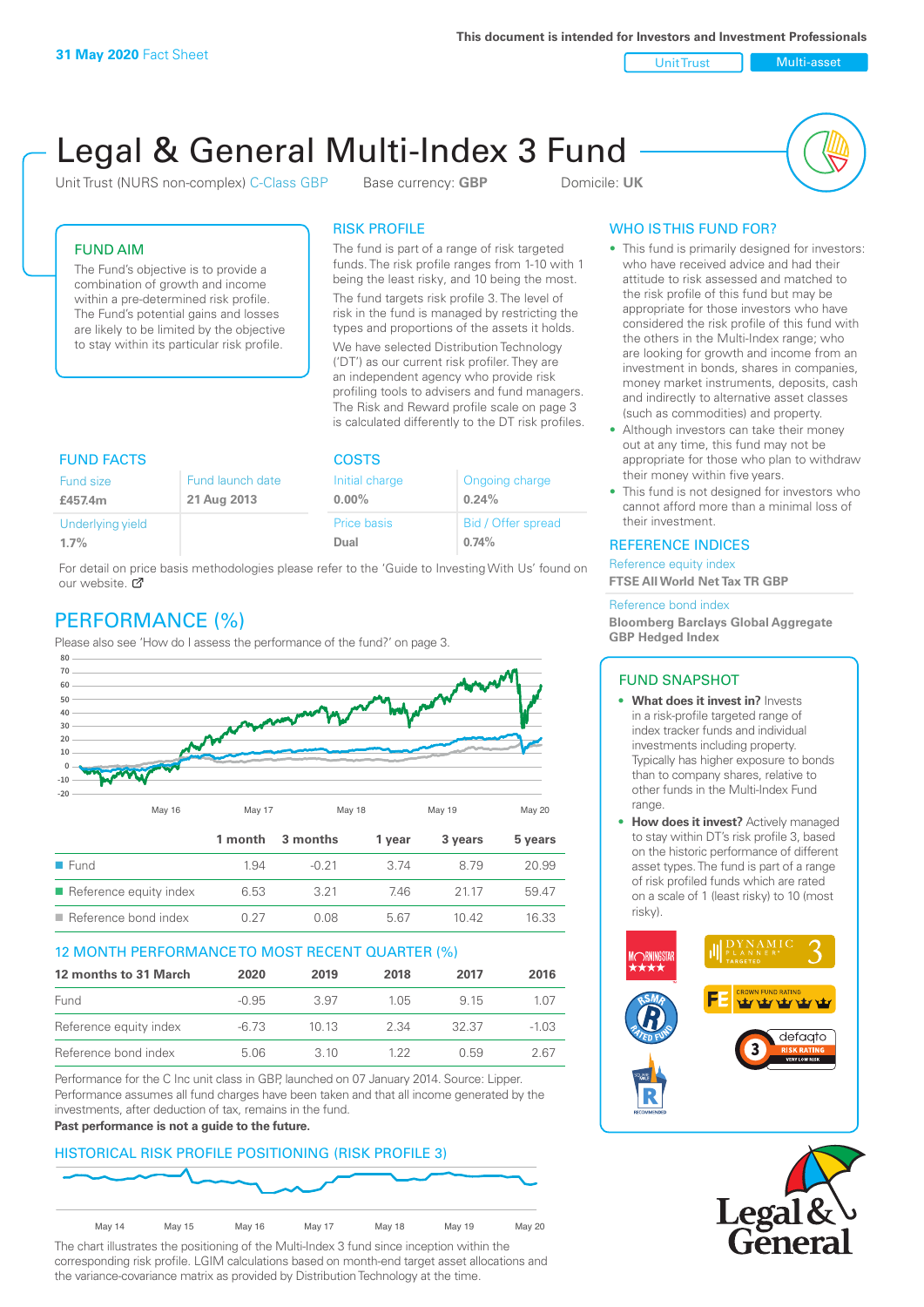# Legal & General Multi-Index 3 Fund

Unit Trust (NURS non-complex) C-Class GBP

# PORTFOLIO BREAKDOWN

All data source LGIM unless otherwise stated. Totals may not sum due to rounding.





## FUND MANAGERS

The fund managers have responsibility for managing the multi-index fund range. They are part of the Multi-Asset Funds (MAF) team in LGIM. This team focuses on designing and managing multi-asset funds that are tailored to match the specific objectives of various client types. The team sits within a wider Asset Allocation team which combines both depth of experience with a broad range of expertise from different fields, including fund management, investment consulting and risk management roles.

# TOP 10 HOLDINGS (%)

| <b>LGIM GBP Liquidity Fund Plus</b>                    | 12.4 |
|--------------------------------------------------------|------|
| L&G Sterling Corporate Bond Index Fund                 | 10.9 |
| L&G All Stocks Gilt Index Trust                        | 9.6  |
| L&G Global Inflation Linked Bond Index Fund            | 8.7  |
| <b>LGIM Global Corporate Bond Fund</b>                 | 8.6  |
| L&G Cash Trust                                         | 6.1  |
| L&G Short Dated Sterling Corporate Bond Index Fund     | 5.3  |
| L&G Emerging Markets Government Bond (US\$) Index Fund | 4.7  |
| <b>L&amp;G UK Index Trust</b>                          | 4.3  |
| <b>L&amp;G US Index Trust</b>                          | 4.1  |

**Important:** Due to exceptional market conditions, spreads are currently volatile and may be higher than indicated. To see the latest spread visit www. legalandgeneral.com/chargesandfees